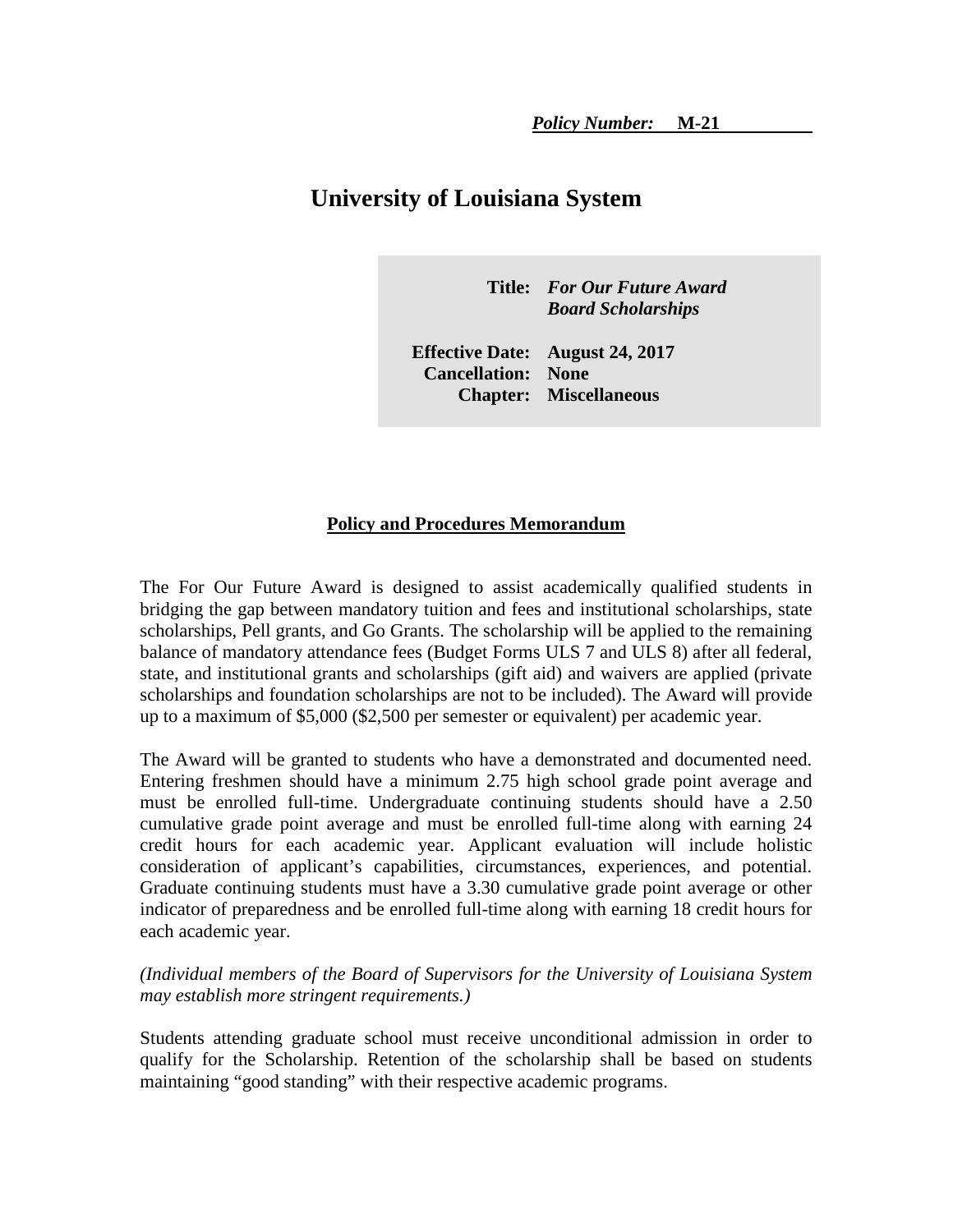The Award is not applicable to contracted tuition or professional programs.

- 1. Scholarships are awarded for a full academic year unless awarded for a single semester/quarter only (fall, spring, and summer). If a student graduates or becomes ineligible, the scholarship may be awarded to another qualified student for the remainder of the academic year.
- 2. Each member of the Board of Supervisors shall be authorized to award one scholarship to each of the nine institutions for the academic year. Additionally, each member of the Board of Supervisors shall be authorized to award three additional scholarships to any institution in the University of Louisiana System (total of 12 scholarships per Board member). The student Board member shall be authorized to award six scholarships to any institution in the University of Louisiana System. The Board Chair shall be authorized to award two scholarships to each of the nine institutions for the academic year and award six scholarships to any institution. Any scholarship not awarded by October 1 may be awarded by the System president in consultation with the Board of Supervisors Executive Committee.
- 3. The value of the For Our Future Award is up to \$5,000 and cannot exceed the actual cost of mandatory tuition and fees. Any excess scholarship funds are not eligible to be refunded. Students are encouraged, but not required to live in oncampus housing.
- 4. Members of the Board of Supervisors, System office employees, and members of their respective immediate families are ineligible for the scholarships. (The immediate family is defined as children, brothers, sisters, parents, spouse, and parents of one's spouse.)
- 5. Members of the Board of Supervisors are prohibited from awarding scholarships to the following elected officials and members of their immediate families: a. U.S. Senators
	- b. U.S. Representatives
	- c. Members of the Louisiana Legislature
	- d. Statewide Elected Officials

Students may lose their eligibility for a For Our Future Award if they:

- a. Exceed the maximum number of semesters or academic years provided under the terms of the scholarship that are listed in these regulations.
- b. Fail to maintain the required scholastic average.
- c. Transfer to another institution in the University of Louisiana System. In the case of a demonstrated hardship, the System president in consultation with the Board of Supervisors Executive Committee may approve the scholarship transfer.